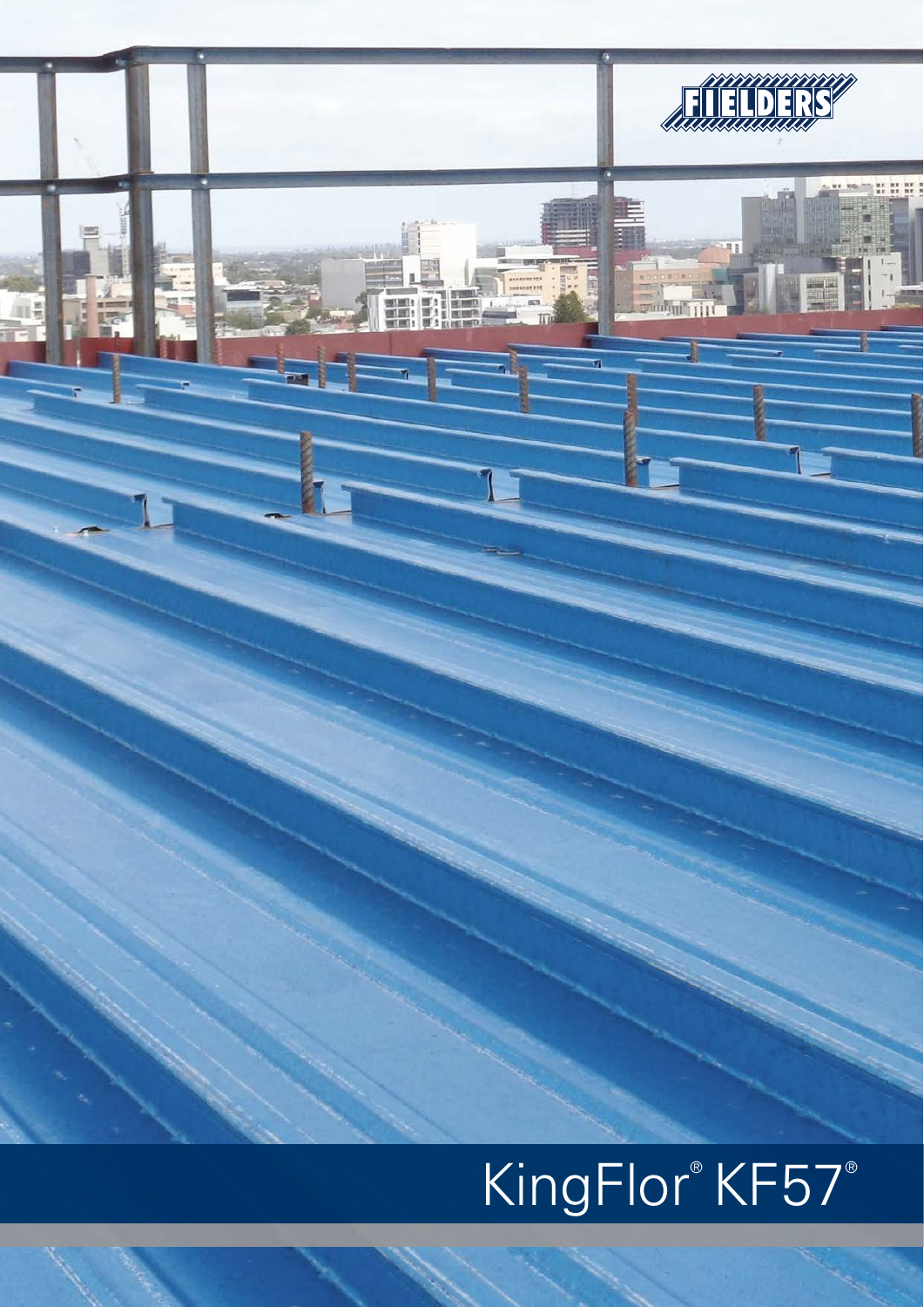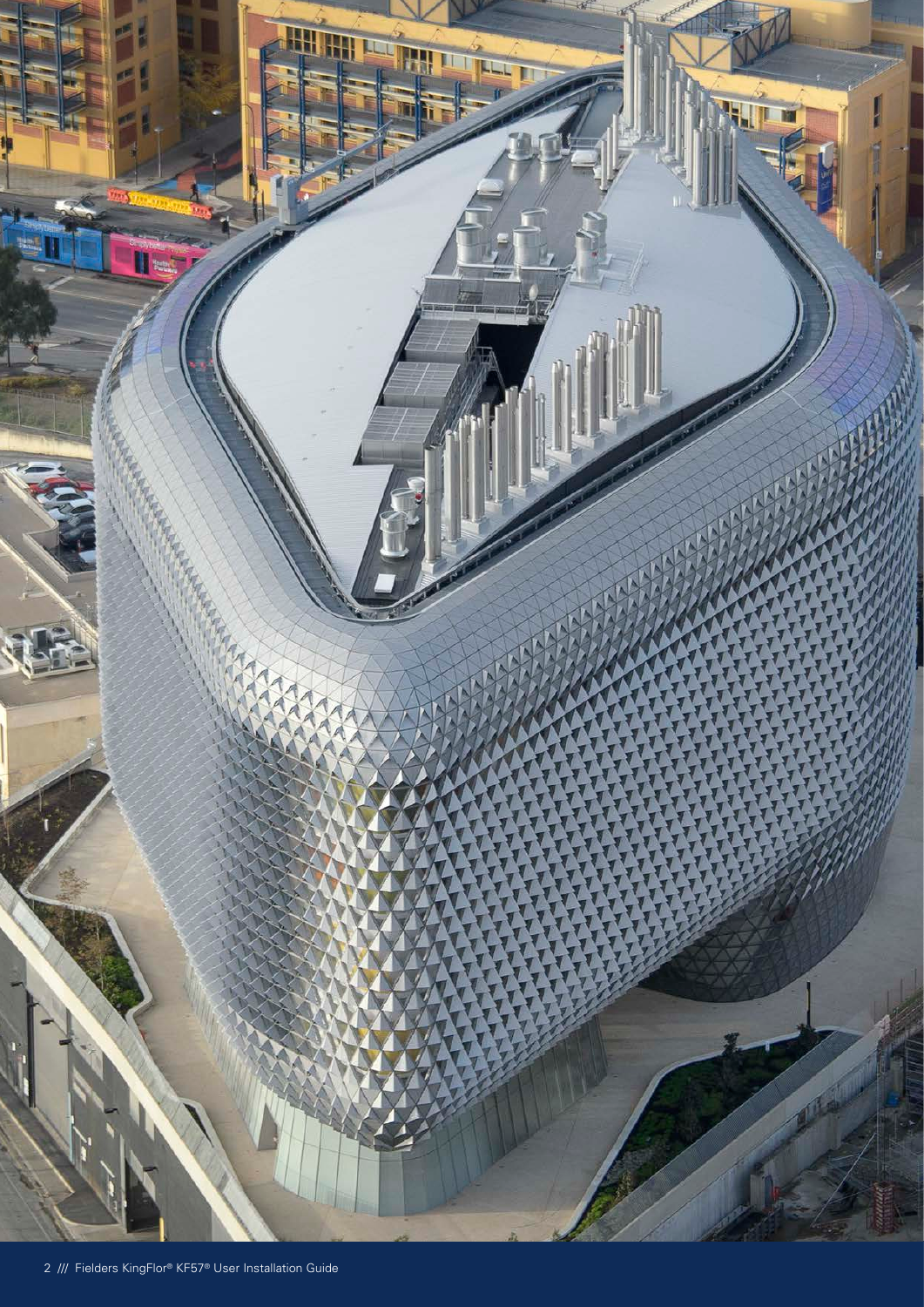# KingFlor® KF57®

Fielders KF57® is a steel formwork solution suitable for composite concrete slabs in concrete and steel framed construction. KF57® is a light, easy to use, steel decking designed to combine with a concrete slab to produce a composite concrete slab system. KF57® incorporates an improved deck profile with deeper pan stiffeners.



#### **Features and Benefits**

| Feature                                              | <b>Benefit</b>                                                                                       |
|------------------------------------------------------|------------------------------------------------------------------------------------------------------|
| Permanent composite formwork system                  | Once laid, KF57 <sup>®</sup> becomes a permanent part of the slab, eliminating<br>formwork stripping |
| Unique profile                                       | Wide pans allow for clear access for in-floor services                                               |
| Minimal propping                                     | Less propping congestion and easy access to the underside of the slab                                |
| Supplied pre-cut to length, with 300mm wide cover    | Quick to install                                                                                     |
| Reinforcing mesh can be laid directly on to the ribs | In many applications there is no need for mesh support stools                                        |
| Closed rib profile, fully embedded in concrete slab  | Major reduction in fire reinforcement                                                                |

#### **KF57<sup>®</sup> Material Specifications**

KF57 is manufactured from G550 (550 MPa Yield Stress) steel with a Base Metal Thickness (BMT) of 0.75mm and 1.00mm. The galvanised coating thickness is a Z350 (350 g/m²) in accordance with AS 1397:2001.

| <b>Material Properties</b>                                        | 0.75 BMT | 1.00 BMT |
|-------------------------------------------------------------------|----------|----------|
| Mass Area – Average mass of fitted deck per plan area ( $kg/m2$ ) | 9.97     | 13.10    |
| Mass Linear – Mass of individual length (kg/m)                    | 2.99     | 3.93     |
| Zinc Coating $(g/m2)$ (Z350)                                      | 350      | 350      |
| Yield Strength (MPa)                                              | 550      | 550      |

Note: KF57<sup>®</sup> is also available with Fielders patented Re-Lok corner embossments for superior composite slab performance. Please check with your local Fielders representative for details.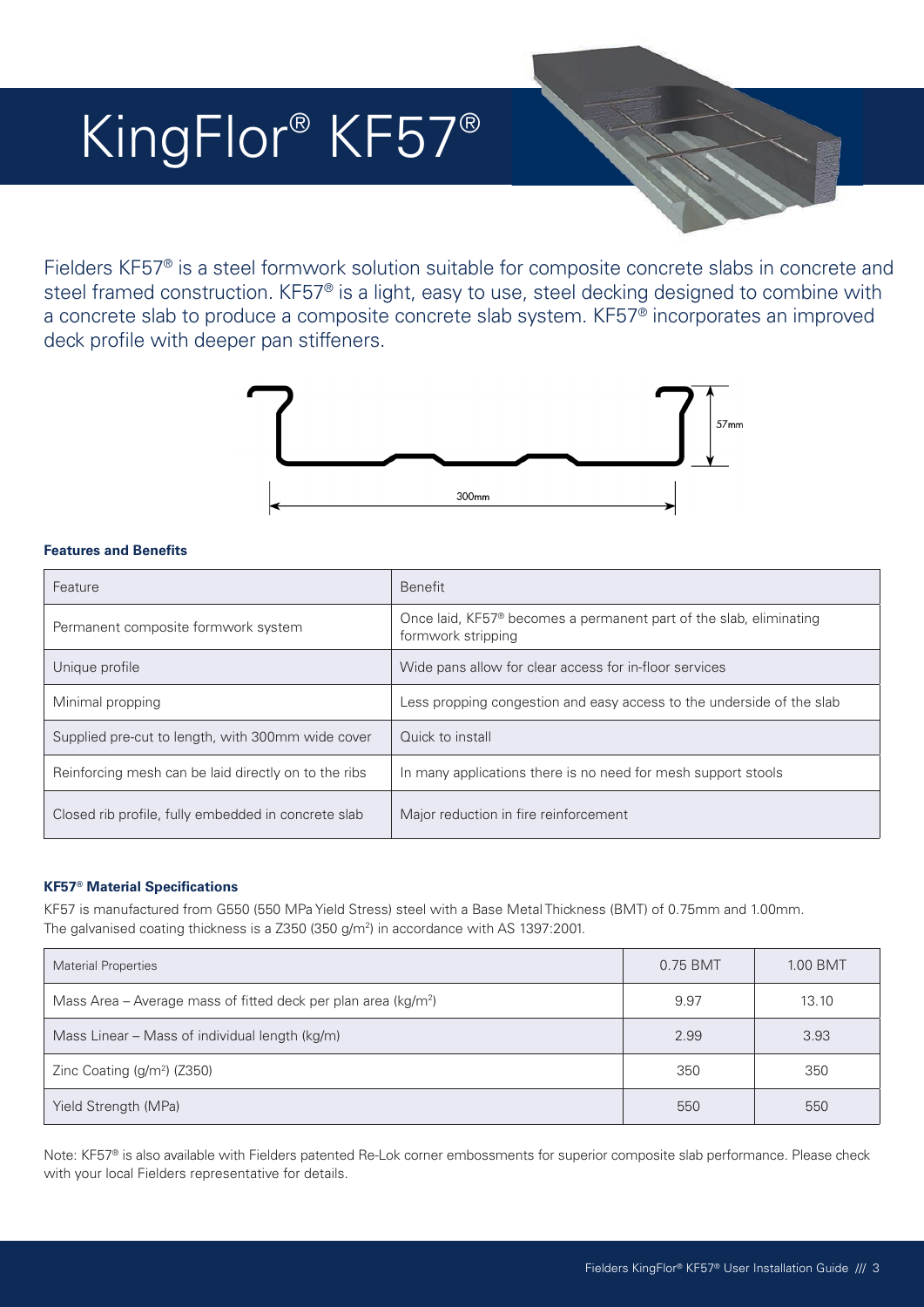## KF57® Formwork/Slab Span Tables Single Span L = Span L = Span L = Span L = Span L = Span L = Span L = Span L = Span L = Span L = Span L = Span L = Span L = Span L = Span L = Span L = Span L = Span L = Span L = Span L = Span L = Span L = Span L = Span L =

#### **Single Slab Span (L) on Steel support**

Formwork deflection limits L/130 and L/240



|                    | L/130          |                                      |                |         | L/130       |              |                                     | L/240      |                                      |              |                | L/240                               |                |              |                |                |
|--------------------|----------------|--------------------------------------|----------------|---------|-------------|--------------|-------------------------------------|------------|--------------------------------------|--------------|----------------|-------------------------------------|----------------|--------------|----------------|----------------|
| Slab Depth<br>(mm) |                | 0.75 BMT<br>Number of props per span |                |         |             |              | 1.0 BMT<br>Number of props per span |            | 0.75 BMT<br>Number of props per span |              |                | 1.0 BMT<br>Number of props per span |                |              |                |                |
|                    | $\overline{0}$ | $\mathbf{1}$                         | $\overline{2}$ | 3       | $\mathbb O$ | $\mathbf{1}$ | $\overline{2}$                      | $\sqrt{3}$ | $\boldsymbol{0}$                     | $\mathbf{1}$ | $\overline{2}$ | 3                                   | $\overline{0}$ | $\mathbf{1}$ | $\overline{2}$ | $\mathfrak{Z}$ |
| 90                 | 2550           | [5950]                               | [9000]         | [12050] | 3100        | [7800]       | [10900]                             | [14850]    | 2350                                 | [6000]       | [8350]         | [11400]                             | 2600           | [6600]       | [9200]         | [12550]        |
| 100                | 2450           | [5800]                               | [8750]         | [11700] | 3000        | [7650]       | [10650]                             | [14450]    | 2300                                 | [5850]       | [8100]         | [11050]                             | 2500           | [6400]       | [8900]         | [12150]        |
| 110                | 2400           | [5650]                               | [8550]         | [11400] | 2900        | [7450]       | [10350]                             | [14100]    | 2200                                 | [5700]       | [7900]         | [10750]                             | 2450           | [6250]       | [8650]         | [11800]        |
| 120                | 2350           | [5500]                               | [8350]         | [11150] | 2850        | [7250]       | [10100]                             | [13800]    | 2150                                 | [5550]       | [7700]         | [10450]                             | 2400           | [6100]       | [8450]         | [11500]        |
| 130                | 2300           | [5350]                               | [8150]         | [10900] | 2800        | [7050]       | [9900]                              | [13500]    | 2100                                 | [5400]       | [7500]         | [10200]                             | 2300           | [5950]       | [8250]         | [11250]        |
| 140                | 2250           | [5250]                               | [7950]         | [10650] | 2750        | [6900]       | [9700]                              | [13200]    | 2050                                 | [5300]       | [7350]         | [10000]                             | 2250           | [5800]       | [8050]         | [11000]        |
| 150                | 2200           | 5100                                 | [7750]         | [10400] | 2700        | [6750]       | [9550]                              | [12950]    | 2000                                 | 5150         | [7200]         | [9800]                              | 2200           | [5700]       | [7900]         | [10800]        |
| 160                | 2150           | 5000                                 | [7600]         | [10150] | 2650        | [6600]       | [9350]                              | [12750]    | 2000                                 | 5050         | [7050]         | [9600]                              | 2150           | 5600         | [7750]         | [10550]        |
| 170                | 2100           | 4900                                 | [7450]         | [9950]  | 2600        | [6450]       | [9200]                              | [12500]    | 1950                                 | 4950         | [6900]         | [9400]                              | 2150           | 5500         | [7600]         | [10350]        |
| 180                | 2100           | 4850                                 | [7300]         | [9800]  | 2550        | [6350]       | [9000]                              | [12300]    | 1900                                 | 4900         | [6800]         | [9250]                              | 2100           | 5400         | [7450]         | [10150]        |
| 190                | 2050           | 4750                                 | [7200]         | [9650]  | 2500        | 6250         | [8900]                              | [12100]    | 1900                                 | 4800         | [6700]         | [9100]                              | 2050           | 5300         | [7350]         | [10000]        |
| 200                | 2000           | 4650                                 | [7100]         | [9450]  | 2450        | 6100         | [8750]                              | [11900]    | 1850                                 | 4700         | 6550           | [8950]                              | 2050           | 5200         | [7250]         | [9850]         |
| 210                | 2000           | 4600                                 | 6950           | [9300]  | 2450        | 6000         | [8600]                              | [11750]    | 1800                                 | 4650         | 6450           | [8800]                              | 2000           | 5150         | 7100           | [9700]         |
| 220                | 1950           | 4500                                 | 6850           | [9150]  | 2400        | 5900         | [8500]                              | [11600]    | 1800                                 | 4550         | 6400           | [8700]                              | 1950           | 5050         | 7000           | [9550]         |
| 230                | 1900           | 4450                                 | 6750           | [9000]  | 2350        | 5800         | [8400]                              | [11400]    | 1750                                 | 4500         | 6300           | [8550]                              | 1950           | 5000         | 6900           | [9450]         |
| 240                | 1900           | 4350                                 | 6600           | [8850]  | 2350        | 5700         | 8300                                | [11300]    | 1750                                 | 4400         | 6200           | [8450]                              | 1900           | 4900         | 6850           | [9300]         |
| 250                | 1850           | 4300                                 | 6500           | 8700    | 2300        | 5650         | 8200                                | [11150]    | 1700                                 | 4350         | 6100           | 8350                                | 1900           | 4850         | 6750           | [9200]         |
| 260                | 1850           | 4250                                 | 6400           | 8550    | 2250        | 5550         | 8100                                | [11000]    | 1700                                 | 4300         | 6050           | 8250                                | 1850           | 4800         | 6650           | 9050           |
| 280                | 1800           | 4150                                 | 6200           | 8300    | 2200        | 5400         | 7900                                | [10800]    | 1650                                 | 4150         | 5900           | 8050                                | 1800           | 4700         | 6500           | 8850           |
| 300                | 1750           | 4000                                 | 6050           | 8050    | 2150        | 5250         | 7750                                | 10500      | 1600                                 | 4050         | 5750           | 7850                                | 1750           | 4600         | 6350           | 8650           |
| 320                | 1700           | 3900                                 | 5900           | 7850    | 2100        | 5100         | 7600                                | 10200      | 1600                                 | 3950         | 5650           | 7700                                | 1750           | 4500         | 6250           | 8500           |
| 340                | 1650           | 3800                                 | 5750           | 7650    | 2100        | 4950         | 7450                                | 9950       | 1550                                 | 3850         | 5550           | 7550                                | 1700           | 4400         | 6100           | 8300           |
| 360                | 3750           | 5600                                 | 7500           | 7500    | 2050        | 4850         | 7300                                | 9700       | 1550                                 | 3750         | 5450           | 7400                                | 1650           | 4300         | 6000           | 8150           |
| 380                | 1600           | 3650                                 | 5500           | 7350    | 2000        | 4750         | 7100                                | 9500       | 1500                                 | 3650         | 5350           | 7300                                | 1650           | 4250         | 5900           | 8000           |
| 400                | 1550           | 3600                                 | 5400           | 7200    | 2000        | 4650         | 6950                                | 9300       | 1500                                 | 3600         | 5250           | 7200                                | 1650           | 4150         | 5800           | 7900           |

Notes:

- 1. Concrete density: 24kN/m3 .
- 2. KF57® strength and serviceability capacities are based on full scale test results.

3. An additional concrete weight due to ponding of (0.7x deflection limit) 24.0kN/m<sup>3</sup> has been considered for Strength and serviceability limit states.

- 4. The spans in the above table include a minimum bearing width of 50mm on each end support.
- 5. Supports shall be effectively rigid and strong to support construction loads.

6. The information contained in this publication is intended for guidance only.

This information should only be use by a qualified structural engineer.

7. The practical limit for span to slab depth ratio is considered to be 35 for single spans, 40 for continuous spans. Values above these limits are listed in [ ] brackets.

8. The spans in the tables are based on the condition that KF57<sup>®</sup> sheets are fully restrained in the direction perpendicular to the sheet span.

9. Tables are based on the following maximum construction loads:

− Workmen and equipment: 1kN/m2

− Mounting of concrete: 2kN/m<sup>2</sup> over an area of 1.6m x 1.6m and zero on the rest of the area

− Stacking of material on KF57® before placement of concrete: 1kN/m2

− The table does not consider axial loads on the product

− Allowance for weight of reinforcement as well as the effect of ponding is included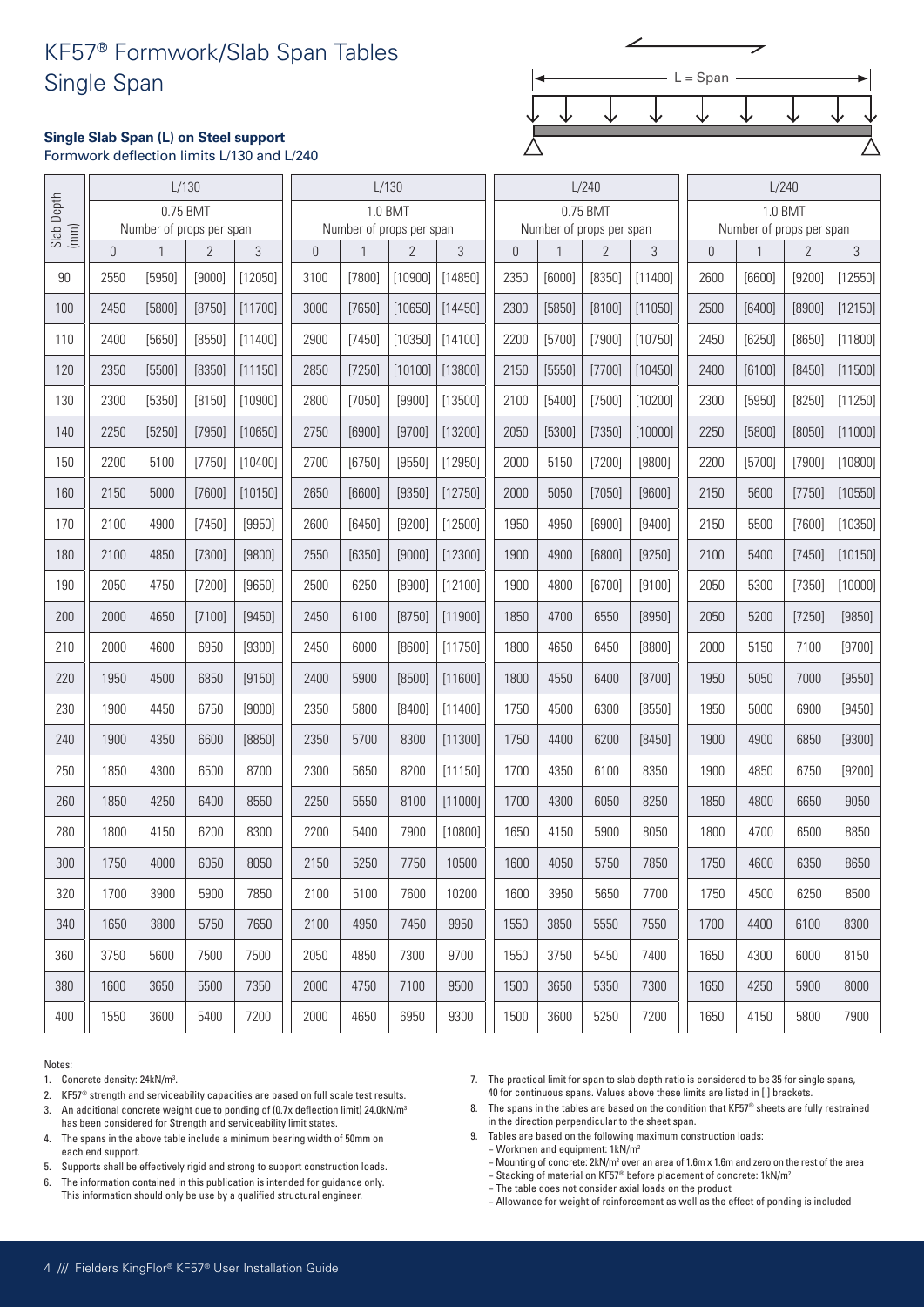## KF57® Formwork/Slab Span Tables  $\begin{array}{ccc}\n\text{Continuous Span} & \parallel & \parallel & \parallel \\
\hline\n-\text{L} & \perp & \perp\n\end{array}$

#### **Continuous: 3 spans (L) on steel support**

Formwork deflection limits L/130 and L/240



|                                                            |                |              | L/130                               |            | L/130          |              |                                      |         | L/240          |                                     |                |         | L/240          |        |              |                |
|------------------------------------------------------------|----------------|--------------|-------------------------------------|------------|----------------|--------------|--------------------------------------|---------|----------------|-------------------------------------|----------------|---------|----------------|--------|--------------|----------------|
| Slab Depth<br>0.75 BMT<br>(mm)<br>Number of props per span |                |              | 1.0 BMT<br>Number of props per span |            |                |              | 0.75 BMT<br>Number of props per span |         |                | 1.0 BMT<br>Number of props per span |                |         |                |        |              |                |
|                                                            | $\overline{0}$ | $\mathbf{1}$ | $\overline{2}$                      | $\sqrt{3}$ | $\overline{0}$ | $\mathbf{1}$ | $\overline{2}$                       | 3       | $\overline{0}$ | $\mathbf{1}$                        | $\overline{2}$ | 3       | $\overline{0}$ | 1      | $\mathbf{2}$ | $\mathfrak{Z}$ |
| 90                                                         | 3000           | [6000]       | [9000]                              | [12050]    | 3600           | [7400]       | [11100]                              | [14800] | 2750           | [5650]                              | [8500]         | [11350] | 3050           | [6250] | [9350]       | [12450]        |
| 100                                                        | 2900           | [5850]       | [8750]                              | [11700]    | 3550           | [7200]       | [10800]                              | [14400] | 2700           | [5500]                              | [8250]         | [11000] | 2950           | [6050] | [9050]       | [12100]        |
| 110                                                        | 2850           | [5700]       | [8550]                              | [11400]    | 3450           | [7000]       | [10550]                              | [14050] | 2600           | [5350]                              | [8050]         | [10700] | 2850           | [5850] | [8800]       | [11750]        |
| 120                                                        | 2750           | [5550]       | [8350]                              | [11150]    | 3350           | [6850]       | [10300]                              | [13700] | 2550           | [5200]                              | [7800]         | [10400] | 2800           | [5700] | [8600]       | [11450]        |
| 130                                                        | 2700           | [5450]       | [8150]                              | [10900]    | 3300           | [6700]       | [10050]                              | [13400] | 2500           | 5100                                | [7600]         | [10150] | 2750           | [5600] | [8400]       | [11200]        |
| 140                                                        | 2650           | 5300         | [8000]                              | [10650]    | 3200           | [6550]       | [9850]                               | [13150] | 2450           | 4950                                | [7450]         | [9950]  | 2650           | 5450   | [8200]       | [10950]        |
| 150                                                        | 2550           | 5200         | [7750]                              | [10400]    | 3150           | [6450]       | [9700]                               | [12900] | 2350           | 4850                                | [7300]         | [9750]  | 2600           | 5350   | [8050]       | [10750]        |
| 160                                                        | 2500           | 5050         | [7600]                              | [10150]    | 3100           | 6350         | [9500]                               | [12700] | 2350           | 4750                                | [7150]         | [9550]  | 2550           | 5250   | [7850]       | [10500]        |
| 170                                                        | 2450           | 4950         | [7450]                              | [9950]     | 3050           | 6200         | [9350]                               | [12450] | 2300           | 4650                                | [7000]         | [9350]  | 2500           | 5150   | [7700]       | [10300]        |
| 180                                                        | 2450           | 4900         | [7350]                              | [9800]     | 3000           | 6100         | [9200]                               | [12250] | 2250           | 4600                                | 6900           | [9200]  | 2450           | 5050   | [7600]       | [10150]        |
| 190                                                        | 2400           | 4800         | 7200                                | [9650]     | 2950           | 6000         | [9050]                               | [12050] | 2200           | 4500                                | 6800           | [9050]  | 2450           | 4950   | 7450         | [9950]         |
| 200                                                        | 2350           | 4700         | 7100                                | [9450]     | 2900           | 5900         | [8900]                               | [11850] | 2200           | 4450                                | 6700           | [8900]  | 2400           | 4900   | 7350         | [9800]         |
| 210                                                        | 2300           | 4650         | 6950                                | [9300]     | 2850           | 5850         | [8750]                               | [11700] | 2150           | 4400                                | 6550           | [8750]  | 2350           | 4800   | 7250         | [9650]         |
| 220                                                        | 2250           | 4550         | 6850                                | [9150]     | 2800           | 5750         | 8650                                 | [11550] | 2100           | 4300                                | 6500           | 8650    | 2300           | 4750   | 7150         | [9500]         |
| 230                                                        | 2250           | 4500         | 6750                                | 9000       | 2800           | 5700         | 8550                                 | [11400] | 2050           | 4250                                | 6400           | 8500    | 2300           | 4700   | 7050         | [9400]         |
| 240                                                        | 2200           | 4400         | 6600                                | 8850       | 2750           | 5600         | 8450                                 | [11250] | 2050           | 4200                                | 6300           | 8400    | 2250           | 4600   | 6950         | 9250           |
| 250                                                        | 2150           | 4350         | 6500                                | 8700       | 2700           | 5550         | 8300                                 | [11100] | 2000           | 4150                                | 6200           | 8300    | 2250           | 4550   | 6850         | 9150           |
| 260                                                        | 2100           | 4250         | 6400                                | 8550       | 2700           | 5500         | 8250                                 | [11000] | 2000           | 4100                                | 6150           | 8200    | 2200           | 4500   | 6750         | 9050           |
| 280                                                        | 2050           | 4150         | 6200                                | 8300       | 2600           | 5350         | 8050                                 | 10750   | 1950           | 4000                                | 6000           | 8000    | 2150           | 4400   | 6600         | 8800           |
| 300                                                        | 2000           | 4000         | 6050                                | 8050       | 2550           | 5250         | 7850                                 | 10500   | 1900           | 3900                                | 5850           | 7800    | 2100           | 4300   | 6450         | 8650           |
| 320                                                        | 1950           | 3900         | 5900                                | 7850       | 2500           | 5100         | 7650                                 | 10200   | 1850           | 3800                                | 5750           | 7650    | 2050           | 4200   | 6350         | 8450           |
| 340                                                        | 1900           | 3800         | 5750                                | 7650       | 2450           | 4950         | 7450                                 | 9950    | 1850           | 3750                                | 5600           | 7500    | 2000           | 4150   | 6200         | 8300           |
| 360                                                        | 3750           | 5600         | 7500                                | 7500       | 2400           | 4850         | 7300                                 | 9700    | 1800           | 3650                                | 5500           | 7350    | 2000           | 4050   | 6100         | 8150           |
| 380                                                        | 1800           | 3650         | 5500                                | 7350       | 2350           | 4750         | 7100                                 | 9500    | 1750           | 3600                                | 5450           | 7250    | 1950           | 4000   | 6000         | 8000           |
| 400                                                        | 1800           | 3600         | 5400                                | 7200       | 2300           | 4650         | 6950                                 | 9300    | 1750           | 3550                                | 5350           | 7150    | 1900           | 3900   | 5900         | 7850           |

Notes:

- 1. Concrete density: 24kN/m3 .
- 2. KF57® strength and serviceability capacities are based on full scale test results.

3. An additional concrete weight due to ponding of (0.7x deflection limit) 24.0kN/m<sup>3</sup> has been considered for Strength and serviceability limit states.

- 4. The spans in the above table include a minimum bearing width of 50mm on each end support.
- 5. Supports shall be effectively rigid and strong to support construction loads.
- 6. The information contained in this publication is intended for guidance only. This information should only be use by a qualified structural engineer.
- 7. The practical limit for span to slab depth ratio is considered to be 35 for single spans, 40 for continuous spans. Values above these limits are listed in [ ] brackets.
- 8. The spans in the tables are based on the condition that KF57<sup>®</sup> sheets are fully restrained in the direction perpendicular to the sheet span.
- 9. Tables are based on the following maximum construction loads:

− Workmen and equipment: 1kN/m2

- − Mounting of concrete: 2kN/m<sup>2</sup> over an area of 1.6m x 1.6m and zero on the rest of the area
- − Stacking of material on KF57® before placement of concrete: 1kN/m2
- − The table does not consider axial loads on the product

− Allowance for weight of reinforcement as well as the effect of ponding is included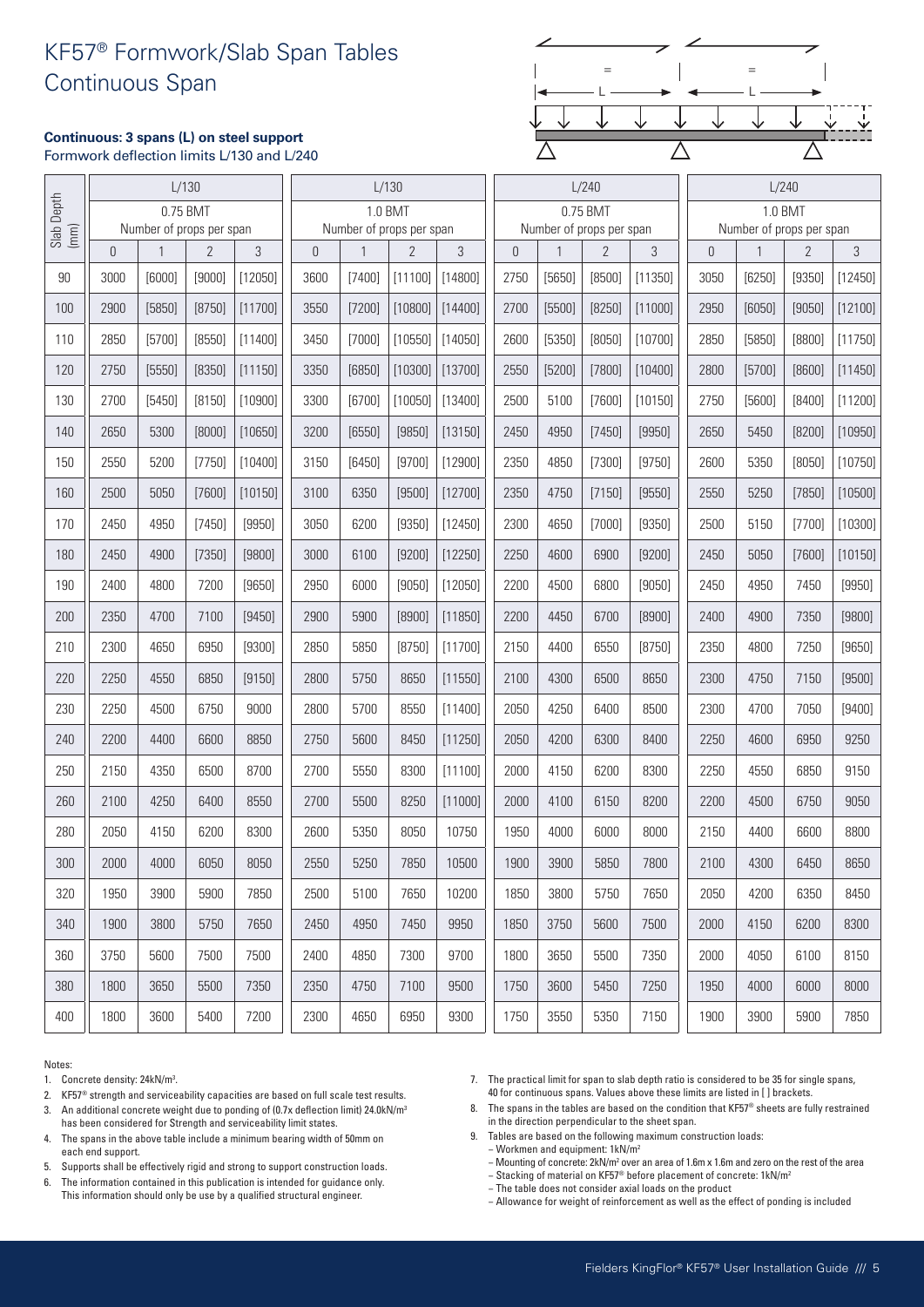## KF57® Temporary Propping Tables

### **KF57® Frame Propping - 1200mm Frame Size**

Maximum Spans (mm) for Deflection L/240

| Dcs  | 1 Frame  |          | 2 Frame  |          |  |  |
|------|----------|----------|----------|----------|--|--|
| (mm) | 0.75 BMT | 1.00 BMT | 0.75 BMT | 1.00 BMT |  |  |
| 100  | [5,300]  | [5,700]  | [8, 550] | [9, 150] |  |  |
| 110  | [5, 200] | [5,600]  | [8,400]  | [9,000]  |  |  |
| 120  | [5, 100] | [5,500]  | [8, 250] | [8,850]  |  |  |
| 130  | [5,000]  | [5,400]  | [8, 100] | [8,700]  |  |  |
| 140  | 4,900    | [5, 300] | [7,950]  | [8, 550] |  |  |
| 150  | 4,800    | 5,200    | [7,800]  | [8,400]  |  |  |
| 160  | 4,700    | 5,100    | [7,650]  | [8, 250] |  |  |
| 170  | 4,700    | 5,000    | [7,650]  | [8, 100] |  |  |
| 180  | 4,600    | 5,000    | [7,500]  | [8, 100] |  |  |
| 190  | 4,500    | 4,900    | [7,350]  | [7,950]  |  |  |
| 200  | 4,500    | 4,800    | [7,350]  | [7,800]  |  |  |
| 210  | 4,400    | 4,800    | 7,200    | [7,800]  |  |  |
| 220  | 4,400    | 4,700    | 7,200    | 7,650    |  |  |
| 230  | 4,300    | 4,700    | 7,050    | 7,650    |  |  |
| 240  | 4,300    | 4,600    | 7,050    | 7,500    |  |  |
| 250  | 4,300    | 4,600    | 7,050    | 7,500    |  |  |

See pages 4 and 5 for Propping Table notes.

### **KF57® Frame Propping - 1500mm Frame Size**

Maximum Spans (mm) for Deflection L/240

| Dcs  |          | 1 Frame  | 2 Frame  |          |  |  |
|------|----------|----------|----------|----------|--|--|
| (mm) | 0.75 BMT | 1.00 BMT | 0.75 BMT | 1.00 BMT |  |  |
| 100  | [5,600]  | [6,000]  | [9, 150] | [9,750]  |  |  |
| 110  | [5, 500] | [5,900]  | [9,000]  | [9,600]  |  |  |
| 120  | [5,400]  | [5,800]  | [8,850]  | [9,450]  |  |  |
| 130  | [5, 300] | [5,700]  | [8,700]  | [9,300]  |  |  |
| 140  | [5, 200] | [5,600]  | [8, 550] | [9, 150] |  |  |
| 150  | 5,100    | [5,500]  | [8,400]  | [9,000]  |  |  |
| 160  | 5,000    | 5,400    | [8, 250] | [8,850]  |  |  |
| 170  | 5,000    | 5,300    | [8, 250] | [8,700]  |  |  |
| 180  | 4,900    | 5,300    | [8, 100] | [8,700]  |  |  |
| 190  | 4,800    | 5,200    | [7,950]  | [8, 550] |  |  |
| 200  | 4,800    | 5,100    | [7,950]  | [8,400]  |  |  |
| 210  | 4,700    | 5,100    | [7,800]  | [8,400]  |  |  |
| 220  | 4,700    | 5,000    | [7,800]  | [8, 250] |  |  |
| 230  | 4,600    | 5,000    | 7,650    | [8, 250] |  |  |
| 240  | 4,600    | 4,900    | 7,650    | 8,100    |  |  |
| 250  | 4,600    | 4,900    | 7,650    | 8,100    |  |  |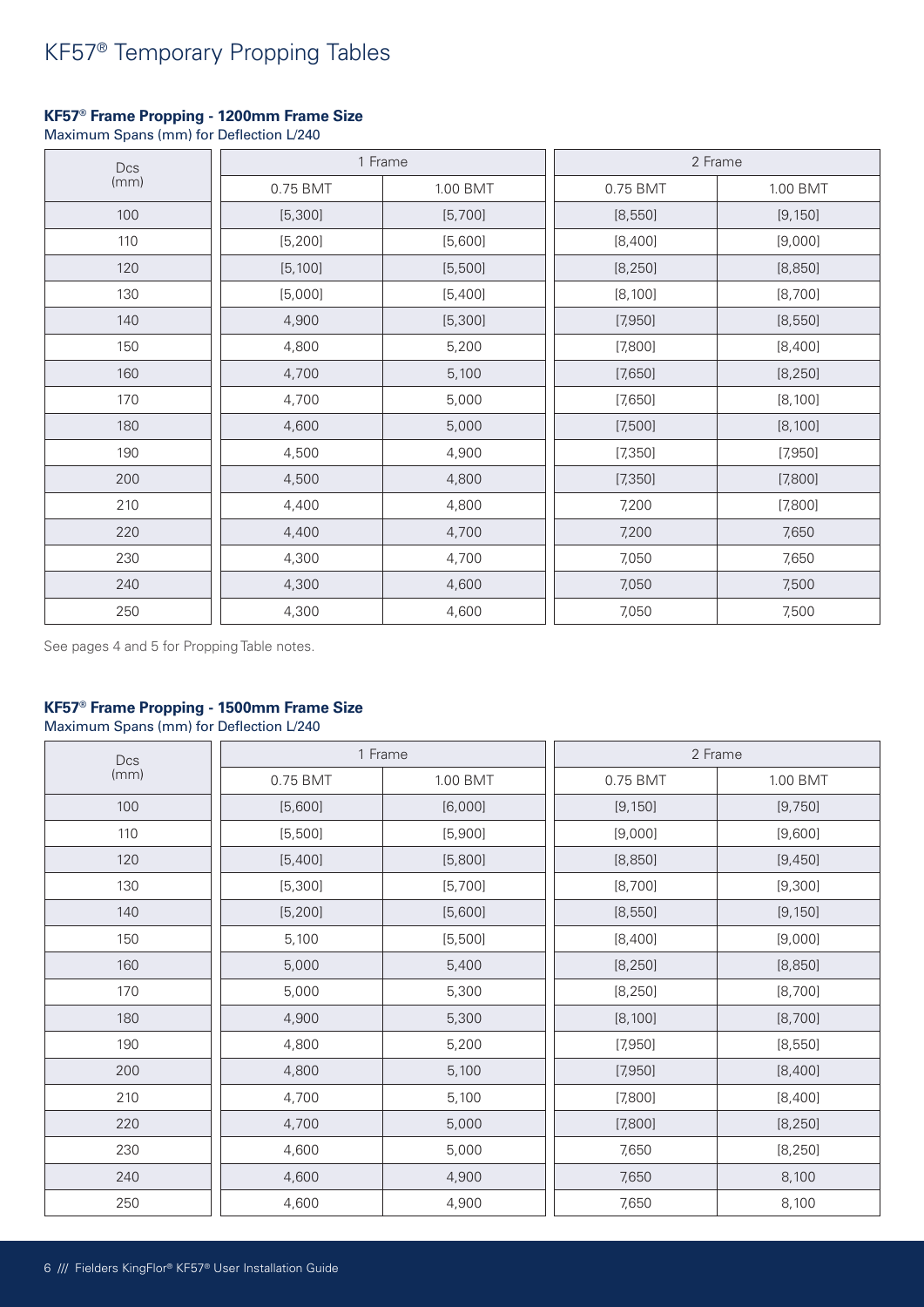#### **Temporary Propping**

If temporary propping is required (refer to the temporary propping tables), props should be placed at the correct centres prior to laying the KF57® sheets. Generally, timber or steel bearers with a minimum dimension of 75mm x 75mm are used on vertical props. The props should be installed so as to prevent settlement during loading by wet concrete and other construction loads.

Wide ply strips, of 300mm wide, may be positioned above the header bearers to assist in dispersing the load and minimise any local deformation of the decking due to the headers.

Temporary props should only be removed after the slab has reached sufficient strength (at least 75% of the specified 28-day strength). The full design load may only be applied once the slab has achieved 28-day strength.

#### **Laying KF57®**

- 1. Place the KF57® sheet over the supports ensuring a minimum end bearing of 50mm. If supporting on a brick or masonry wall, provide a separating strip such as malthoid.
- 2. Engage subsequent sheets of KF57® by locking the larger female rib over the male rib as shown in the diagram below.



#### **Fasteners and Locations**

The decking must be secured to the supporting structure in order to avoid movement and excessive deflection during the pouring of concrete.

When fixing to a steel support structure, shot fired pins or self-drilling/tapping fasteners should be used. Provide one fastener in each pan at every support.

In the case of other support systems, such as brickwork, block work and concrete, the KF57® sheets must be temporarily held in place against wind and other effects until the concrete is poured.



#### **Edge-form**

Galvanised steel edge-forms can be used for the retention of wet concrete to the correct level at the decked floor perimeters. KF57® edge-form is usually shot-fired to the steel support structure or to the KF57® deck and the top of the edge-form is connected back to the decking with restraint straps at approximately 600mm centres using either pop-rivets or self-drilling screws.



#### **Reinforcement**

Place all reinforcement in strict accordance with the structural engineer's drawings and specification.

#### **Concrete Placement**

The specified grade of concrete and any chemical admixtures must be in strict accordance with AS 3600:2018 and the structural engineer's drawings and specification. The deck must be clear of any excess dirt, grease or debris as this inhibits bonding between the deck and concrete.

Ensure that concrete is applied evenly over the decking surface, as mounding of the wet concrete will cause excessive local loading.